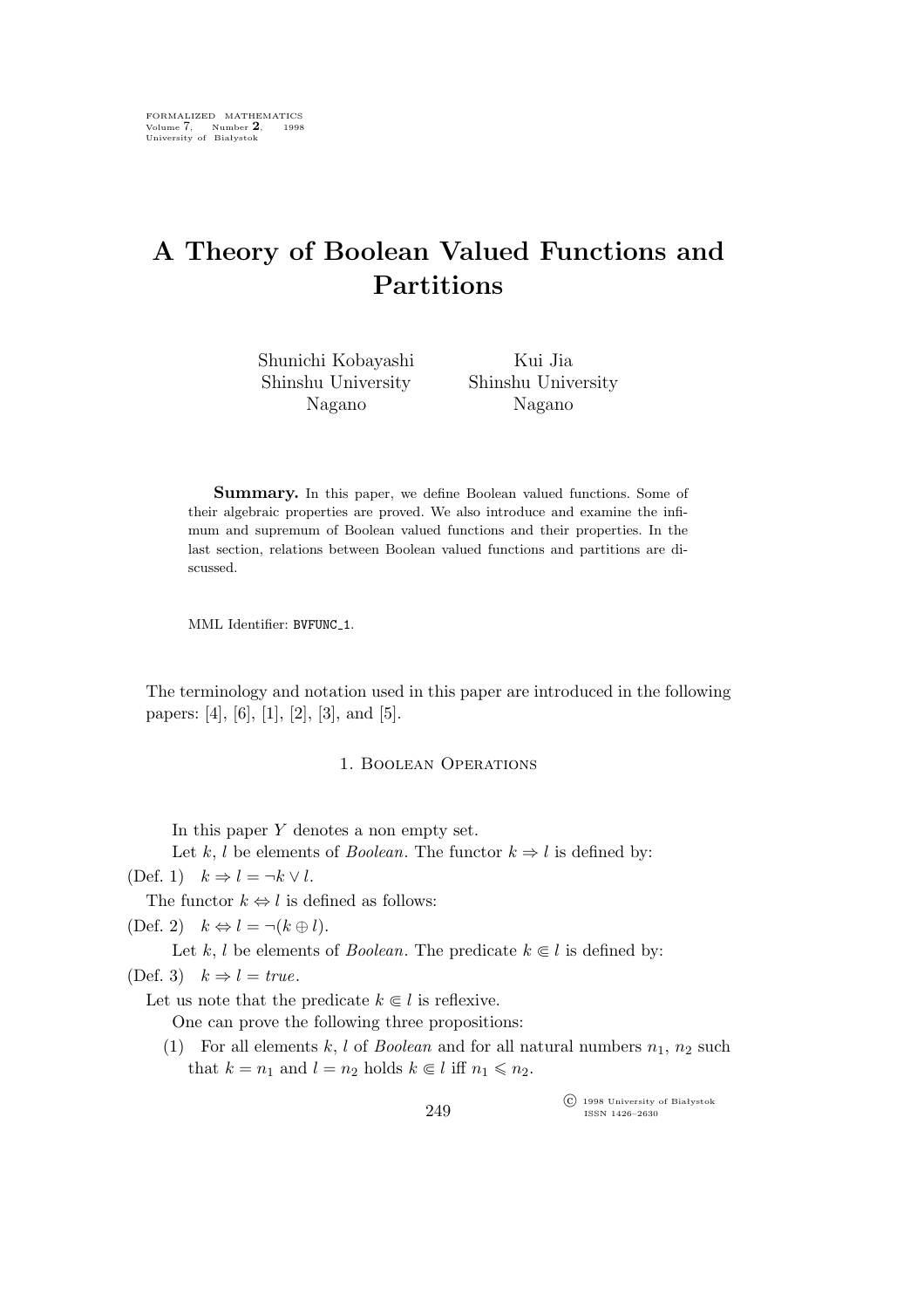- (2) For all elements k, l of *Boolean* such that  $k \in l$  and  $l \in k$  holds  $k = l$ .
- (3) For all elements k, l, m of *Boolean* such that  $k \in l$  and  $l \in m$  holds  $k \in m$ .

#### 2. Boolean Valued Functions

Let us consider Y. The functor  $BVF(Y)$  is defined by:

(Def. 4)  $BVF(Y) = Boolean<sup>Y</sup>$ .

Let Y be a non empty set. Observe that  $BVF(Y)$  is functional and non empty.

Let us consider Y, let a be an element of  $BVF(Y)$ , and let x be an element of Y. The functor  $Pj(a,x)$  yields an element of *Boolean* and is defined by:

(Def. 5)  $Pj(a, x) = a(x)$ .

Let us consider Y and let a, b be elements of BVF(Y). The functor  $a \wedge b$ yields an element of  $BVF(Y)$  and is defined by:

(Def. 6) For every element x of Y holds  $Pj(a \wedge b, x) = Pj(a, x) \wedge Pj(b, x)$ .

Let us notice that the functor  $a \wedge b$  is commutative.

Let us consider Y and let a, b be elements of BVF(Y). The functor  $a \vee b$ yields an element of  $BVF(Y)$  and is defined by:

(Def. 7) For every element x of Y holds  $Pj(a \vee b, x) = Pj(a, x) \vee Pj(b, x)$ .

Let us notice that the functor  $a \vee b$  is commutative.

Let us consider Y and let a be an element of BVF(Y). The functor  $\neg a$ yielding an element of  $\text{BVF}(Y)$  is defined as follows:

(Def. 8) For every element x of Y holds  $P_1(\neg a, x) = \neg P_1(a, x)$ .

Let us consider Y and let a, b be elements of  $BVF(Y)$ . The functor  $a \oplus b$ yields an element of  $BVF(Y)$  and is defined as follows:

(Def. 9) For every element x of Y holds  $P(i \oplus b, x) = P(i \oplus a, x) \oplus P(i \oplus b, x)$ .

Let us note that the functor  $a \oplus b$  is commutative.

Let us consider Y and let a, b be elements of  $BVF(Y)$ . The functor  $a \Rightarrow b$ yields an element of  $BVF(Y)$  and is defined by:

(Def. 10) For every element x of Y holds  $Pj(a \Rightarrow b, x) = \neg Pj(a, x) \lor Pj(b, x)$ . Let us consider Y and let a, b be elements of BVF(Y). The functor  $a \Leftrightarrow b$ yielding an element of  $\text{BVF}(Y)$  is defined as follows:

(Def. 11) For every element x of Y holds  $Pj(a \Leftrightarrow b, x) = \neg (Pj(a, x) \oplus Pj(b, x)).$ 

Let us observe that the functor  $a \Leftrightarrow b$  is commutative.

Let us consider Y. The functor  $false(Y)$  yielding an element of  $BVF(Y)$  is defined by:

(Def. 12) For every element x of Y holds  $Pj(false(Y),x) = false$ .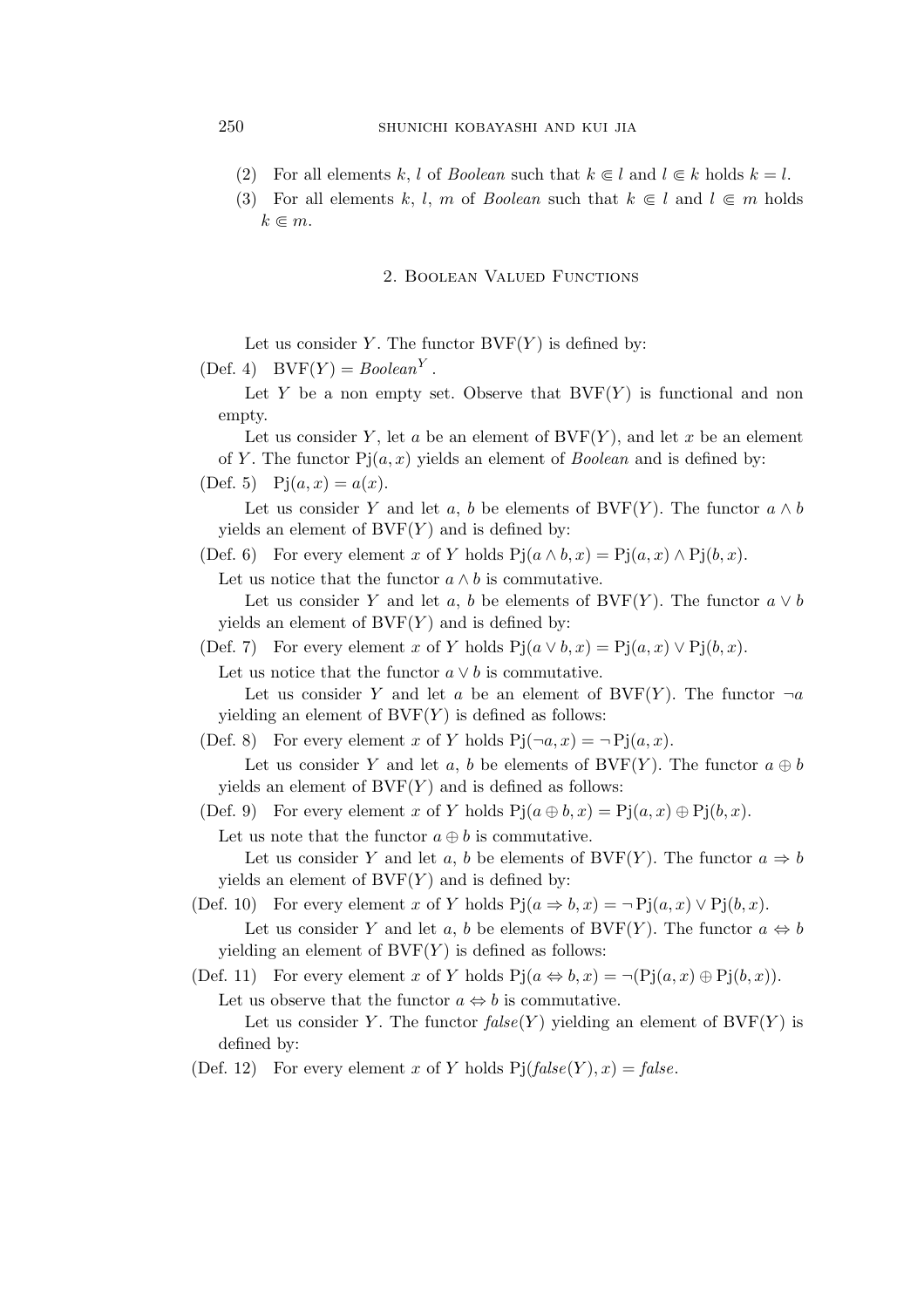Let us consider Y. The functor  $true(Y)$  yielding an element of  $BVF(Y)$  is defined as follows:

(Def. 13) For every element x of Y holds  $Pj(true(Y), x) = true$ .

The following propositions are true:

- (4) For every element a of BVF(Y) holds  $\neg \neg a = a$ .
- (5) For every element a of BVF(Y) holds  $\neg \text{true}(Y) = \text{false}(Y)$  and  $\neg false(Y) = true(Y).$
- (6) For all elements a, b of BVF(Y) holds  $a \wedge a = a$ .
- (7) For all elements a, b, c of BVF(Y) holds  $(a \wedge b) \wedge c = a \wedge (b \wedge c)$ .
- (8) For every element a of  $BVF(Y)$  holds  $a \wedge false(Y) = false(Y)$ .
- (9) For every element a of BVF(Y) holds  $a \wedge true(Y) = a$ .
- (10) For every element a of BVF(Y) holds  $a \vee a = a$ .
- (11) For all elements a, b, c of BVF(Y) holds  $(a \vee b) \vee c = a \vee (b \vee c)$ .
- (12) For every element a of BVF(Y) holds  $a \vee false(Y) = a$ .
- (13) For every element a of BVF(Y) holds  $a \vee true(Y) = true(Y)$ .
- (14) For all elements a, b, c of BVF(Y) holds  $a \wedge b \vee c = (a \vee c) \wedge (b \vee c)$ .
- (15) For all elements a, b, c of BVF(Y) holds  $(a \vee b) \wedge c = a \wedge c \vee b \wedge c$ .
- (16) For all elements a, b of BVF(Y) holds  $\neg(a \lor b) = \neg a \land \neg b$ .
- (17) For all elements a, b of BVF(Y) holds  $\neg(a \land b) = \neg a \lor \neg b$ .

Let us consider Y and let a, b be elements of  $BVF(Y)$ . The predicate  $a \in b$ is defined by:

## (Def. 14) For every element x of Y such that  $Pj(a, x) = true$  holds  $Pj(b, x) = true$ .

Let us note that the predicate  $a \in b$  is reflexive.

The following four propositions are true:

- (18) For all elements a, b, c of BVF(Y) holds if  $a \in b$  and  $b \in a$ , then  $a = b$ and if  $a \in b$  and  $b \in c$ , then  $a \in c$ .
- (19) For all elements a, b of  $BVF(Y)$  holds  $a \Rightarrow b = true(Y)$  iff  $a \in b$ .
- (20) For all elements a, b of  $BVF(Y)$  holds  $a \Leftrightarrow b = true(Y)$  iff  $a = b$ .
- (21) For every element a of  $BVF(Y)$  holds  $false(Y) \subseteq a$  and  $a \in true(Y)$ .

## 3. Infimum and Supremum

Let us consider Y and let a be an element of  $BVF(Y)$ . The functor INF a yields an element of  $BVF(Y)$  and is defined as follows:

(Def. 15) INF  $a = \begin{cases} true(Y)$ , if for every element x of Y holds  $Pj(a, x) = true, \end{cases}$  $false(Y)$ , otherwise.

The functor SUP  $\alpha$  yielding an element of BVF $(Y)$  is defined by: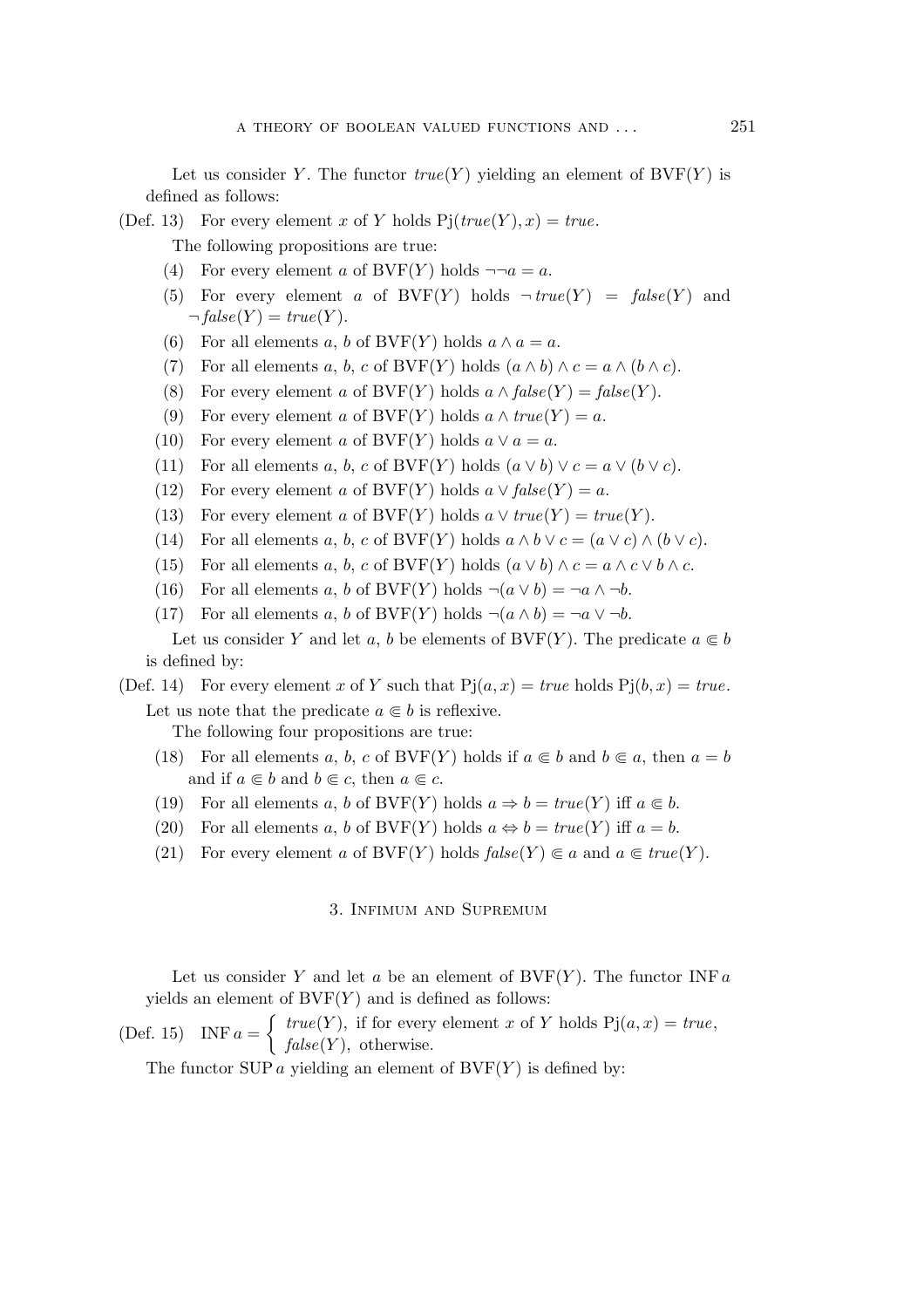(Def. 16) SUP  $a = \begin{cases} false(Y)$ , if for every element x of Y holds Pj $(a, x) = false,$  $true(Y)$ , otherwise.

Next we state two propositions:

- (22) For every element a of  $BVF(Y)$  holds  $\neg INF a = SUP \neg a$  and  $\neg SUP a =$ INF<sup> $\neg a$ </sup>.
- (23) INF  $false(Y) = false(Y)$  and INF  $true(Y) = true(Y)$  and  $SUP false(Y) = false(Y)$  and  $SUP true(Y) = true(Y)$ .

Let us consider Y. Observe that  $false(Y)$  is constant.

Let us consider Y. One can verify that  $true(Y)$  is constant.

Let Y be a non empty set. Observe that there exists an element of  $BVF(Y)$ which is constant.

We now state several propositions:

- (24) For every constant element a of BVF(Y) holds  $a = false(Y)$  or  $a =$  $true(Y)$ .
- (25) For every constant element d of BVF(Y) holds INF  $d = d$  and SUP  $d = d$ .
- (26) For all elements a, b of  $BVF(Y)$  holds  $INF(a \wedge b) = INF a \wedge INF b$  and  $\text{SUP}(a \vee b) = \text{SUP } a \vee \text{SUP } b.$
- (27) For every element a of  $BVF(Y)$  and for every constant element d of BVF(Y) holds  $INF(d \Rightarrow a) = d \Rightarrow INF a$  and  $INF(a \Rightarrow d) = SUP a \Rightarrow d$ .
- (28) For every element a of  $BVF(Y)$  and for every constant element d of BVF(Y) holds INF( $d \vee a$ ) =  $d \vee$  INF  $a$  and SUP( $d \wedge a$ ) =  $d \wedge$  SUP  $a$  and  $\text{SUP}(a \wedge d) = \text{SUP } a \wedge d.$
- (29) For every element a of  $BVF(Y)$  and for every element x of Y holds  $Pj(INF a, x) \in Pj(a, x).$
- (30) For every element a of  $BVF(Y)$  and for every element x of Y holds  $Pj(a, x) \in Pj(SUP a, x).$

### 4. Boolean Valued Functions and Partitions

Let us consider Y, let a be an element of  $BVF(Y)$ , and let  $P_1$  be a partition of Y. We say that  $a$  is dependent of  $P_1$  if and only if:

(Def. 17) For every set F such that  $F \in P_1$  and for all sets  $x_1, x_2$  such that  $x_1 \in F$ and  $x_2 \in F$  holds  $a(x_1) = a(x_2)$ .

The following two propositions are true:

- (31) For every element a of  $BVF(Y)$  holds a is dependent of  $\mathcal{I}(Y)$ .
- (32) For every constant element a of  $\text{BVF}(Y)$  holds a is dependent of  $\mathcal{O}(Y)$ .

Let us consider Y and let  $P_1$  be a partition of Y. We see that the element of  $P_1$  is a subset of Y.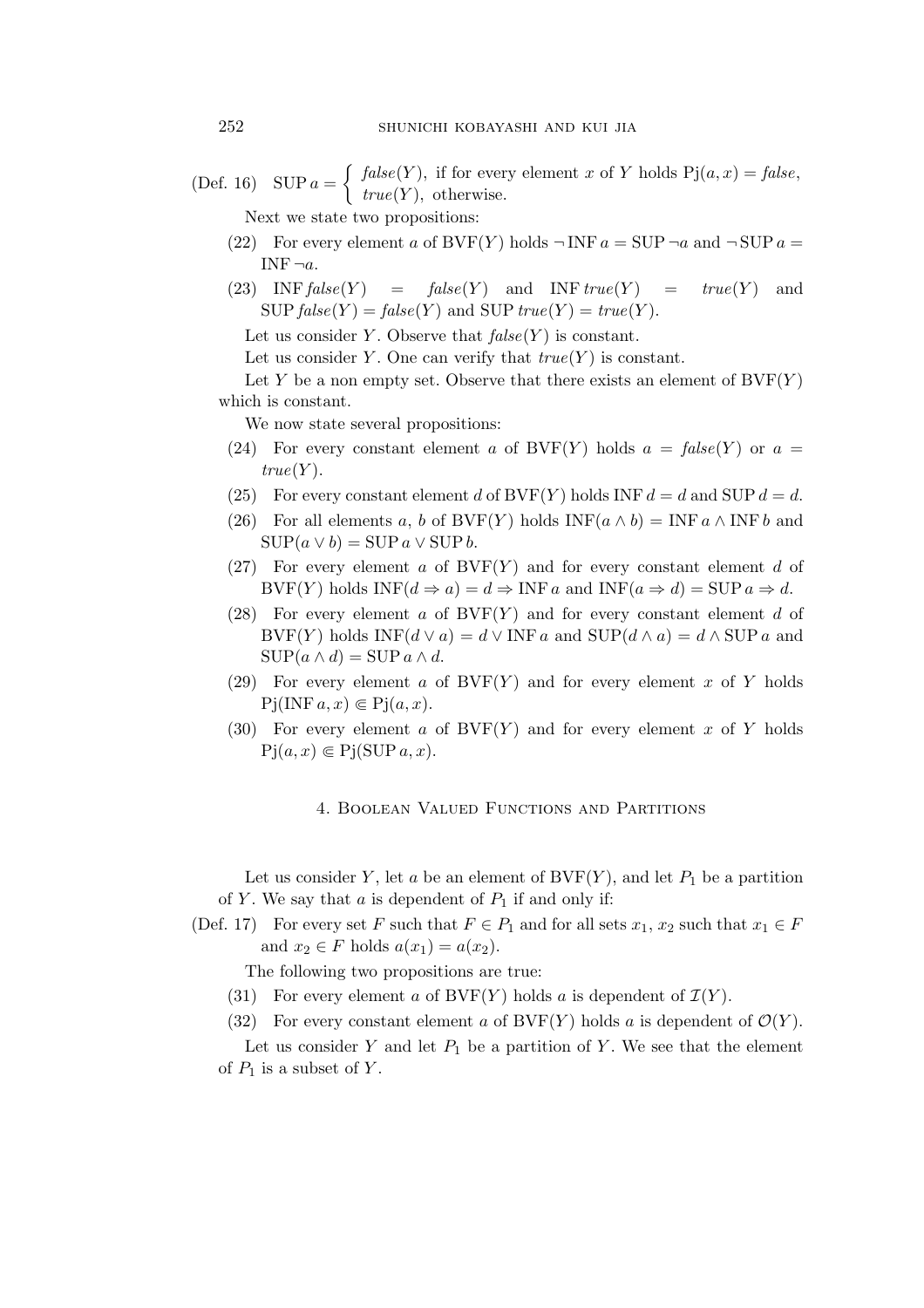Let us consider Y, let x be an element of Y, and let  $P_1$  be a partition of Y. Then EqClass $(x, P_1)$  is an element of  $P_1$ . We introduce Lift $(x, P_1)$  as a synonym of  $EqClass(x, P_1)$ .

Let us consider Y, let a be an element of  $BVF(Y)$ , and let  $P_1$  be a partition of Y. The functor  $INF(a, P_1)$  yields an element of  $BVF(Y)$  and is defined by the condition (Def. 18).

- (Def. 18) Let  $y$  be an element of  $Y$ . Then
	- (i) if for every element x of Y such that  $x \in E_qClass(y, P_1)$  holds  $P_1(a, x) =$ *true*, then  $Pj(NF(a, P_1), y) = true$ , and
	- (ii) if it is not true that for every element x of Y such that x *∈*  $EqClass(y, P_1)$  holds  $Pj(a, x) = true$ , then  $Pj(INF(a, P_1), y) = false$ .

Let us consider Y, let a be an element of  $BVF(Y)$ , and let  $P_1$  be a partition of Y. The functor  $\text{SUP}(a, P_1)$  yielding an element of  $\text{BVF}(Y)$  is defined by the condition (Def. 19).

- (Def. 19) Let  $y$  be an element of  $Y$ . Then
	- (i) if there exists an element x of Y such that  $x \in EqClass(y, P_1)$  and  $Pj(a, x) = true$ , then  $Pj(SUP(a, P_1), y) = true$ , and
	- (ii) if it is not true that there exists an element x of Y such that  $x \in$  $EqClass(y, P_1)$  and  $Pj(a, x) = true$ , then  $Pj(SUP(a, P_1), y) = false$ .

Next we state a number of propositions:

- (33) For every element a of  $BVF(Y)$  and for every partition  $P_1$  of Y holds INF $(a, P_1)$  is dependent of  $P_1$ .
- (34) For every element a of  $BVF(Y)$  and for every partition  $P_1$  of Y holds  $\text{SUP}(a, P_1)$  is dependent of  $P_1$ .
- (35) For every element a of  $BVF(Y)$  and for every partition  $P_1$  of Y holds  $INF(a, P_1) \in a.$
- (36) For every element a of  $BVF(Y)$  and for every partition  $P_1$  of Y holds  $a \in \text{SUP}(a, P_1)$ .
- (37) For every element a of  $BVF(Y)$  and for every partition  $P_1$  of Y holds  $\neg INF(a, P_1) = \text{SUP}(\neg a, P_1).$
- (38) For every element a of  $BVF(Y)$  holds  $INF(a, \mathcal{O}(Y)) = INF a$ .
- (39) For every element a of  $BVF(Y)$  holds  $SUP(a, \mathcal{O}(Y)) = SUPa$ .
- (40) For every element a of  $BVF(Y)$  holds  $INF(a, \mathcal{I}(Y)) = a$ .
- (41) For every element a of  $BVF(Y)$  holds  $SUP(a, \mathcal{I}(Y)) = a$ .
- (42) For all elements a, b of  $BVF(Y)$  and for every partition  $P_1$  of Y holds  $INF(a \wedge b, P_1) = INF(a, P_1) \wedge INF(b, P_1).$
- (43) For all elements a, b of  $BVF(Y)$  and for every partition  $P_1$  of Y holds  $\text{SUP}(a \vee b, P_1) = \text{SUP}(a, P_1) \vee \text{SUP}(b, P_1).$